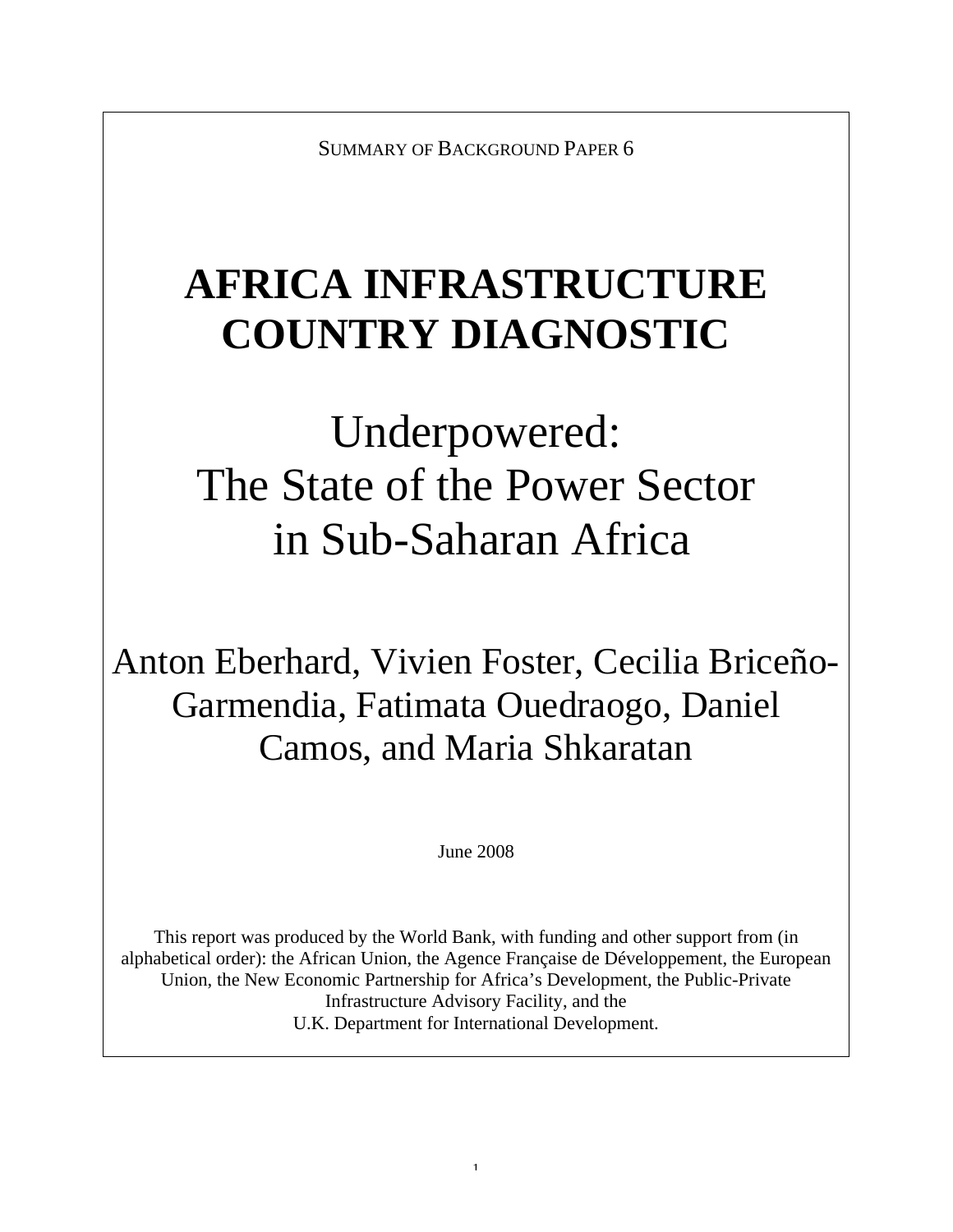













### About AICD

This study is part of the Africa Infrastructure Country Diagnostic (AICD), a project designed to expand the world's knowledge of physical infrastructure in Africa. AICD will provide a baseline against which future improvements in infrastructure services can be measured, making it possible to monitor the results achieved from donor support. It should also provide a more solid empirical foundation for prioritizing investments and designing policy reforms in the infrastructure sectors in Africa.

AICD will produce a series of reports (such as this one) that provide an overview of the status of public expenditure, investment needs, and sector performance in each of the main infrastructure sectors, including energy, information and communication technologies, irrigation, transport, and water and sanitation. The World Bank will publish a summary of AICD's findings in spring 2008. The underlying data will be made available to the public through an interactive Web site allowing users to download customized data reports and perform simple simulation exercises.

The first phase of AICD focuses on 24 countries that together account for 85 percent of the gross domestic product, population, and infrastructure aid flows of Sub-Saharan Africa. The countries are: Benin, Burkina Faso, Cape Verde, Cameroon, Chad, Congo (Democratic Republic of Congo), Côte d'Ivoire, Ethiopia, Ghana, Kenya, Madagascar, Malawi, Mali, Mozambique, Namibia, Niger, Nigeria, Rwanda, Senegal, South Africa, Sudan, Tanzania, Uganda, and Zambia. Under a second phase of the project, coverage will be expanded to include additional countries.

AICD is being implemented by the World Bank on behalf of a steering committee that represents the African Union, the New Partnership for Africa's Development (NEPAD), Africa's regional economic communities, the African Development Bank, and major infrastructure donors. Financing for AICD is provided by a multi-donor trust fund to which the main contributors are the Department for International Development (United Kingdom), the Public Private Infrastructure Advisory Facility, Agence Française de Développement, and the European Commission. A group of distinguished peer reviewers from policy making and academic circles in Africa and beyond reviews all of the major outputs of the study, with a view to assuring the technical quality of the work.

This and other papers analyzing key infrastructure topics, as well as the underlying data sources described above, will be available for download from www.infrastructureafrica.org. Free-standing summaries are available in English and French.

Inquiries concerning the availability of datasets should be directed to vfoster@worldbank.org.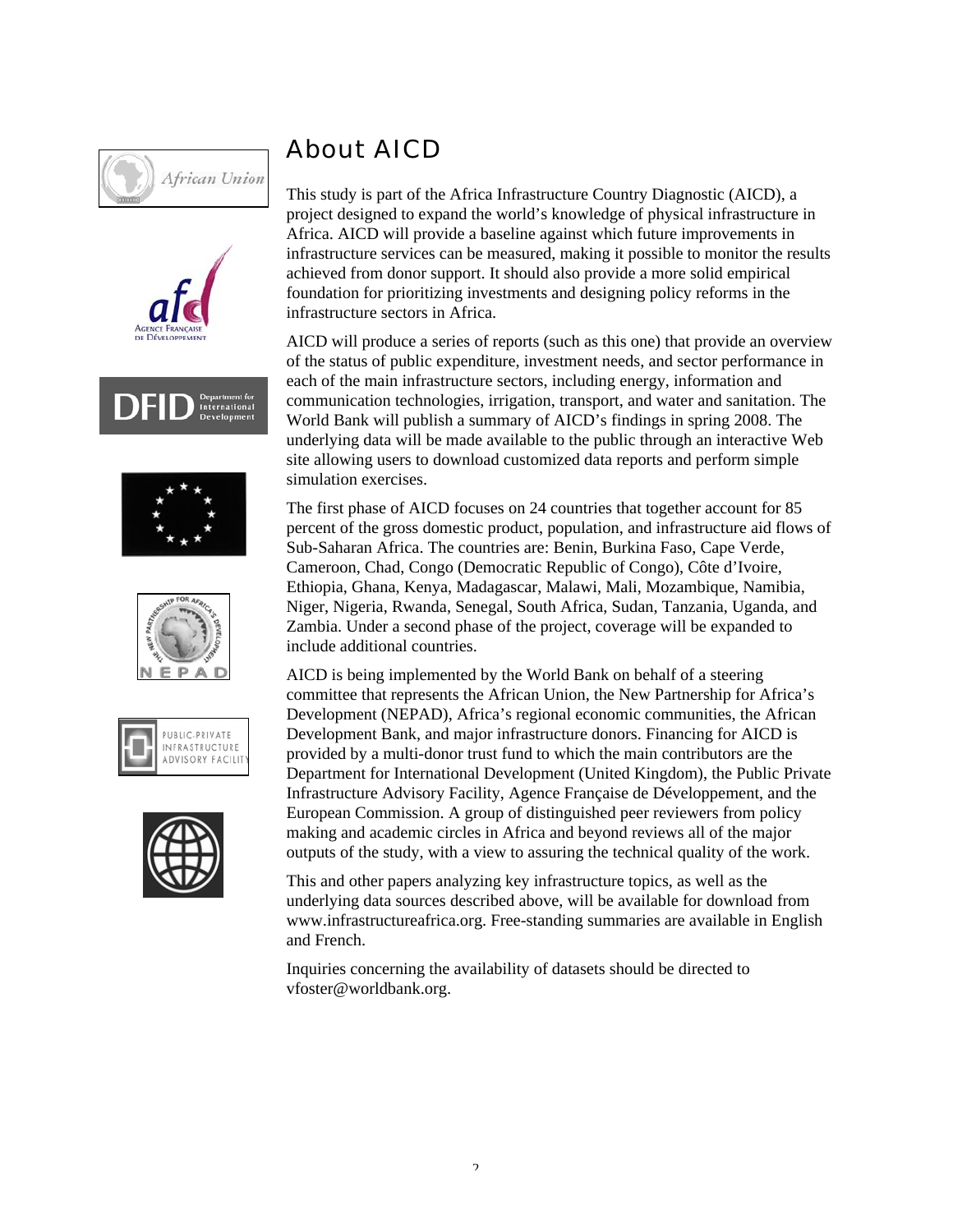### The State of the Power Sector in Sub-Saharan Africa

**Anton Eberhard, Vivien Foster, Cecilia Briceño-Garmendia, Fatimata Ouedraogo, Daniel Camos, and Maria Shkaratan**

ub-Saharan Africa is in the midst of a power crisis marked by insufficient generating capacity,<br>unreliable supplies, high prices, and low rates of popular access to the electricity grid. The regi<br>capacity for generating po unreliable supplies, high prices, and low rates of popular access to the electricity grid. The region's capacity for generating power is lower than that of any other world region, and growth in that capacity has stagnated. The average price of power in Sub-Saharan Africa is double that of other developing regions, but supply is unreliable. Because new household connections in many countries are not keeping up with population growth, the electrification rate, already low, is actually *declining*.

The manifestations of the current crisis are symptoms of deeper problems that are explored in this study of power sector institutions in 24 countries of Sub-Saharan Africa, which draws extensively on a new body of research undertaken as part of the multi-donor Africa Infrastructure Country Diagnostic (AICD).

#### Africa unplugged

At 68 gigawatts (GW), the entire generation capacity of the 48 countries of Sub-Saharan Africa is no more than that of Spain. Without South Africa, the total falls to a mere 28 GW, equivalent to the installed capacity of Argentina. As much as 25 percent of these 28 GW of installed capacity are not currently available for generation owing to a variety of causes, including aging plants and lack of maintenance.

Normalized per million people, the installed capacity of Sub-Saharan Africa, excluding South Africa, is a little more than a third of South Asia's (the two regions were equal in 1980) and about a tenth of that of Latin America. Capacity has remained largely stagnant during the last three decades, registering growth rates of barely half those found in other developing regions. As a result, the gap between Sub-Saharan Africa and the rest of the developing world has widened over time. As a general rule, generation capacity should grow at about the same rate as the economy in order to keep pace with demand. However, this has not been the case. The region's GDP has grown at an annual rate of about 5 percent in recent years, whereas generation capacity has grown at an annual rate of less than 3 percent since 1980.

The low level of power generation is accompanied by correspondingly low rates of electrification. Less than a quarter of the population of Sub-Saharan Africa has access to electricity, versus about half in South Asia and more than 80 percent in Latin America. Once again, progress in Sub-Saharan Africa lags behind other regions, and the gap is widening. With current trends, fewer than 40 percent of African countries will reach universal access to electricity by 2050.

Given the region's low levels of generation and access, it is not surprising that per capita consumption of electricity averages just 457 KWh annually, with the average falling to 124 KWh if South Africa is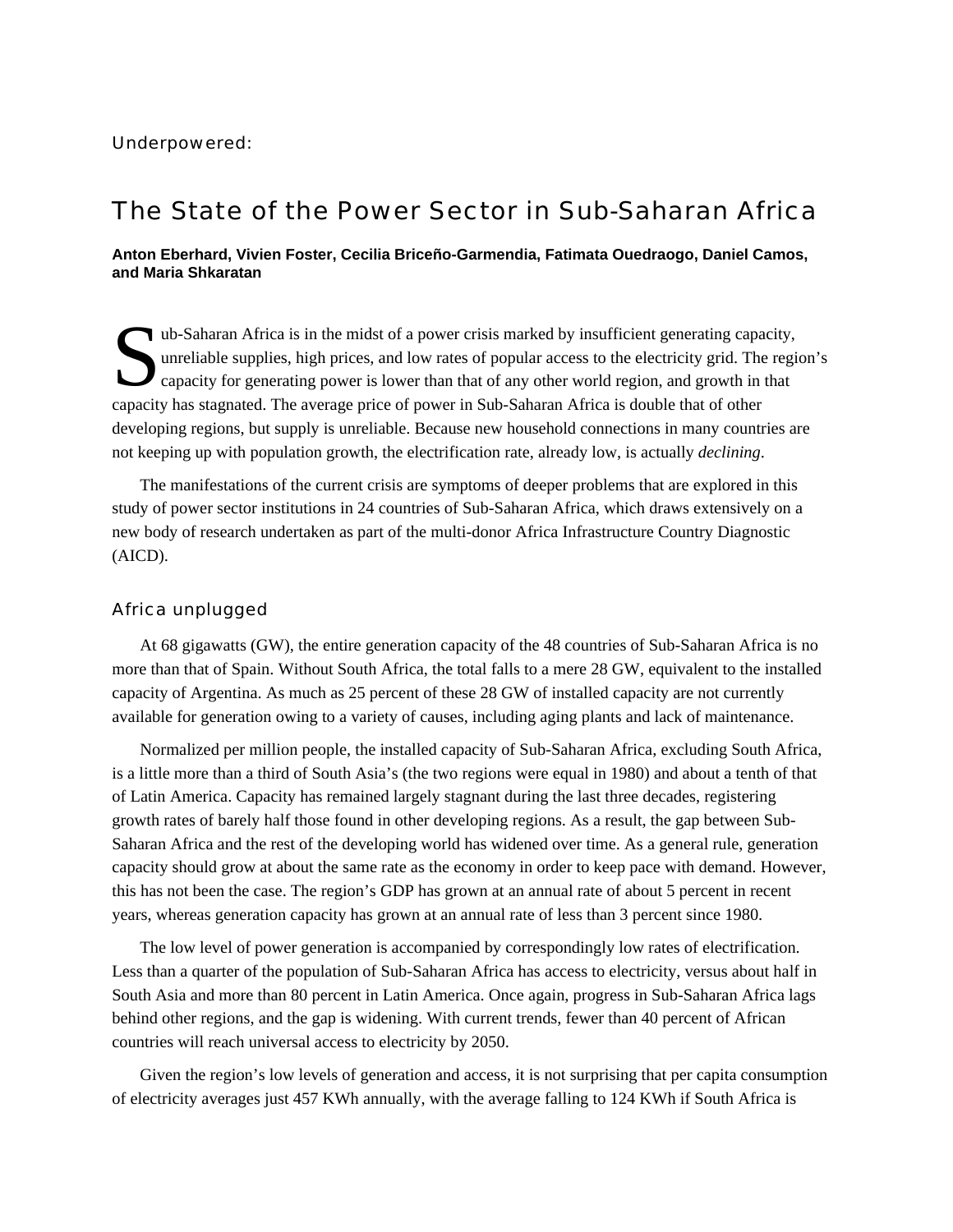excluded. By contrast, the annual average per capita consumption in the developing world is 1,155 KWh and 10,198 kWh in high-income countries. If South Africa is excluded, Sub-Saharan Africa is the only world region in which per capita consumption of electricity is falling.

Sub-Saharan Africa's power supply is famously unreliable. Manufacturing enterprises experience power outages on an average of 56 days per year. By comparison, a typical power security standard in the United States is one day in ten years. As a result many firms are forced to maintain back-up generation capacity. Frequent power outages result in significant losses for enterprises in forgone sales and damaged equipment, equivalent to 6 percent of turnover on average for firms in the formal sector, and as much as 16 percent of turnover for informal sector enterprises that lack their own backup generation.

The deficiencies of the region's power sector are a serious drag on long-term growth and competitiveness. If all countries were to catch up with the regional leader, Mauritius, in terms of infrastructure stock and quality, their rate of economic growth per capita would be enhanced on average by 2.2 percent per year.

The extent of the power crisis is revealed in countries' growing recourse to so-called emergency power. To cope with power shortages, countries enter into short-term leases for generation capacity. These contracts are extremely expensive, with costs approaching 3–4 percent of gross domestic product (GDP) in some countries. Ultimately, the prevalence of emergency power represents a planning and procurement failure on a colossal scale.

The subcontinent's power problems are deeply rooted, and concerted effort will be required to resolve them. Resolving those problems—and powering up the region—will require vast sums of investment capital. The keys to attracting that capital are sounder power sector institutions (achievable through a smart new approach to reform) and greatly expanded cross-border trade in power. Development finance institutions and bilateral donors have key roles to play in both areas.

#### Persistent dysfunction despite some reform

Sub-Saharan Africa has gradually conformed to the global trends in power sector reform that began in the 1980s. By 2006, all but a few of the 24 countries of Sub-Saharan Africa covered by the Africa Infrastructure Country Diagnostic (AICD) had enacted a power sector reform law; three-quarters had introduced some form of private participation in power; two-thirds had corporatized their state-owned power utilities; a similar number had established some kind of regulatory oversight body; and more than a third had independent power producers in operation.

But the extent and payoff of reform remain limited. Nowhere in Sub-Saharan Africa does one encounter the "standard" reform model, that is, unbundling, privatization, and wholesale and retail competition. Instead one finds what might be termed hybrid power markets. In most countries, the national state-owned utility retains its dominant market position, serving as the single buyer of electricity and maintaining its own generation plants. Private sector cooperation is either temporary—for example, a limited-term management contract—or marginal, in the form of independent power producers (IPPs) that contract with the state-owned national utility.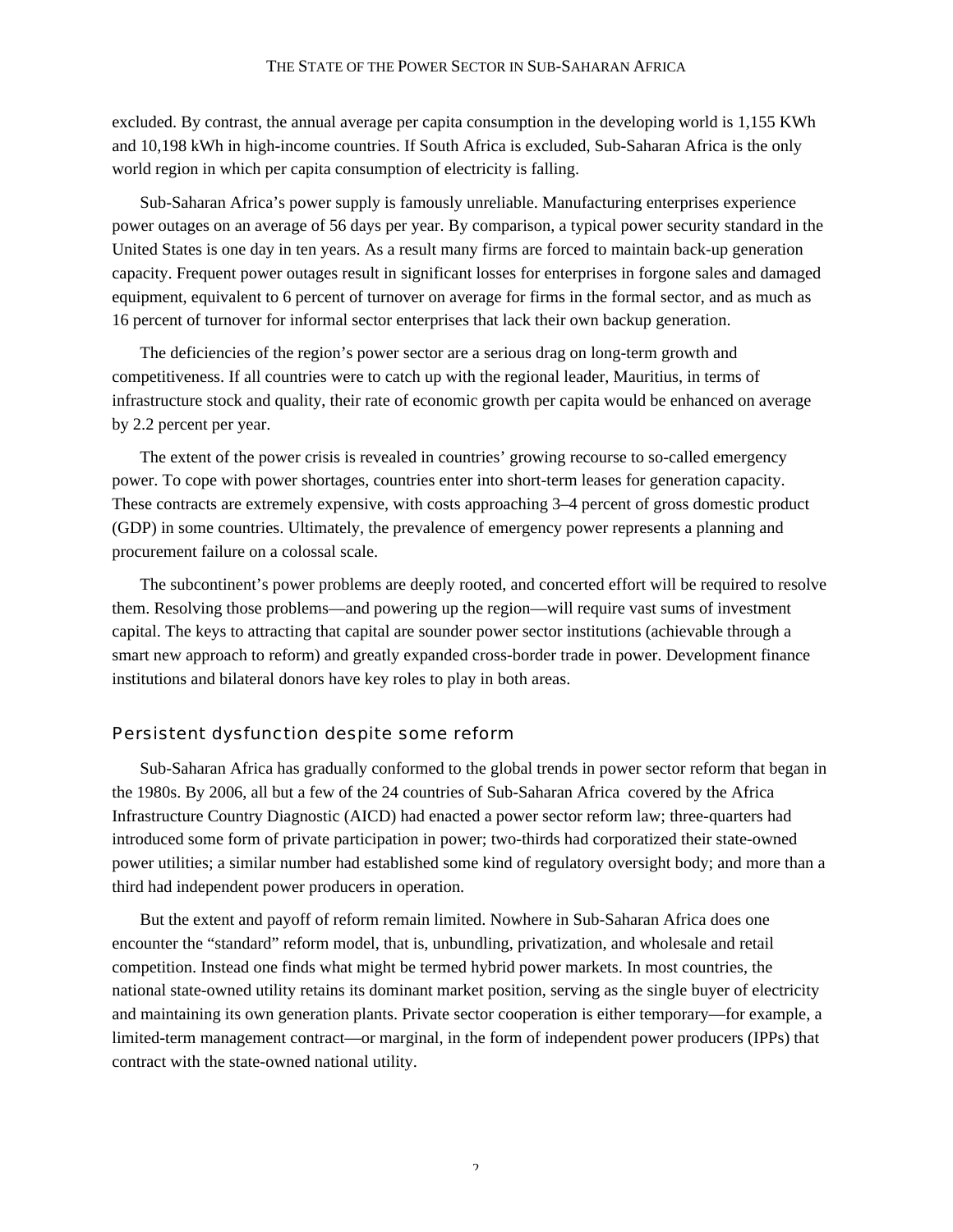#### THE STATE OF THE POWER SECTOR IN SUB-SAHARAN AFRICA

There are nearly 60 medium- to longer-term power sector projects involving the private sector in the region—excluding leases for emergency power generation. Almost half of these are IPPs. Involving more than \$2 billion of private sector investment, these IPPs have added early 3,000 MW of new capacity. A few IPP investments have been particularly well structured and contribute reliable power to the national grid. But these are the exceptions.

The other half of the PPI transactions in Sub-Saharan Africa have taken the form of concession, lease, or management contracts, typically for the operation of the national power system as a whole. These projects have been characterized by a relatively high rate of disappointment, with around a third of the contracts either currently in distress or already cancelled.

The emphasis on independent regulation has not delivered, either. Regulators are far from independent in many situations. Governments still pressure regulators to modify or overturn decisions. In some countries, turnover among commissioners has been high, with many resigning under pressure before completing their full term. The gap between law (or rule) and practice is often wide. Tariff-setting remains highly politicized, and governments are sensitive to popular resentment against price increases that are often necessary to cover costs.

The poor payback from reform has forced reconsideration of whether certain reform principles and programs—notably the unbundling of the incumbent power utility to foster competition—are appropriate for Sub-Saharan Africa. Restructuring the power sector for competition makes sense only in countries large enough to support multiple generators operating at an efficient scale. As noted above, the power systems in most of Sub-Saharan Africa are too small to meet that criterion.

#### The region's unexploited energy resources

With 12 percent of the world's population and 18 percent of its land area, Sub-Saharan Africa has slightly less than its proportionate share of global energy reserves. But those reserves remain largely unexploited. In 2004, the power plants of Sub-Saharan Africa generated only 2 percent of the world's electricity, nearly three-fourths of which was generated in South Africa's coal-fired stations. When South Africa is excluded, hydropower accounts for close to 70 percent of electricity production (or about 50 percent of installed generation capacity), with the remainder split more or less evenly between oil and natural gas generators.

Africa's energy future lies in hydropower. At present, however, 93 percent of the continent's economically feasible hydropower potential (estimated at 937 TWh/year, about a tenth of the world's total) remains unexploited. Natural gas reserves are concentrated primarily in Nigeria (5.2 trillion cubic feet, Tcf). Significant discoveries have also been made in Southern Africa, Mozambique, Namibia, and Angola. Proven oil reserves are concentrated in Nigeria (36 billion barrels), Angola (9 billion barrels), and Sudan (6.4 billion barrels). There are a number of smaller deposits in other countries, but Sub-Saharan Africa accounts for less than 5 percent of global oil reserves.

The bottom line is that the unexploited energy resources of the region are concentrated in a handful of countries that are geographically removed from the centers of power demand. There are exceptions: South Africa relies on its own coal, Nigeria on its oil and gas. But most countries of Sub-Saharan Africa lack domestic resources. Much of the region's hydroelectric potential lies in the Democratic Republic of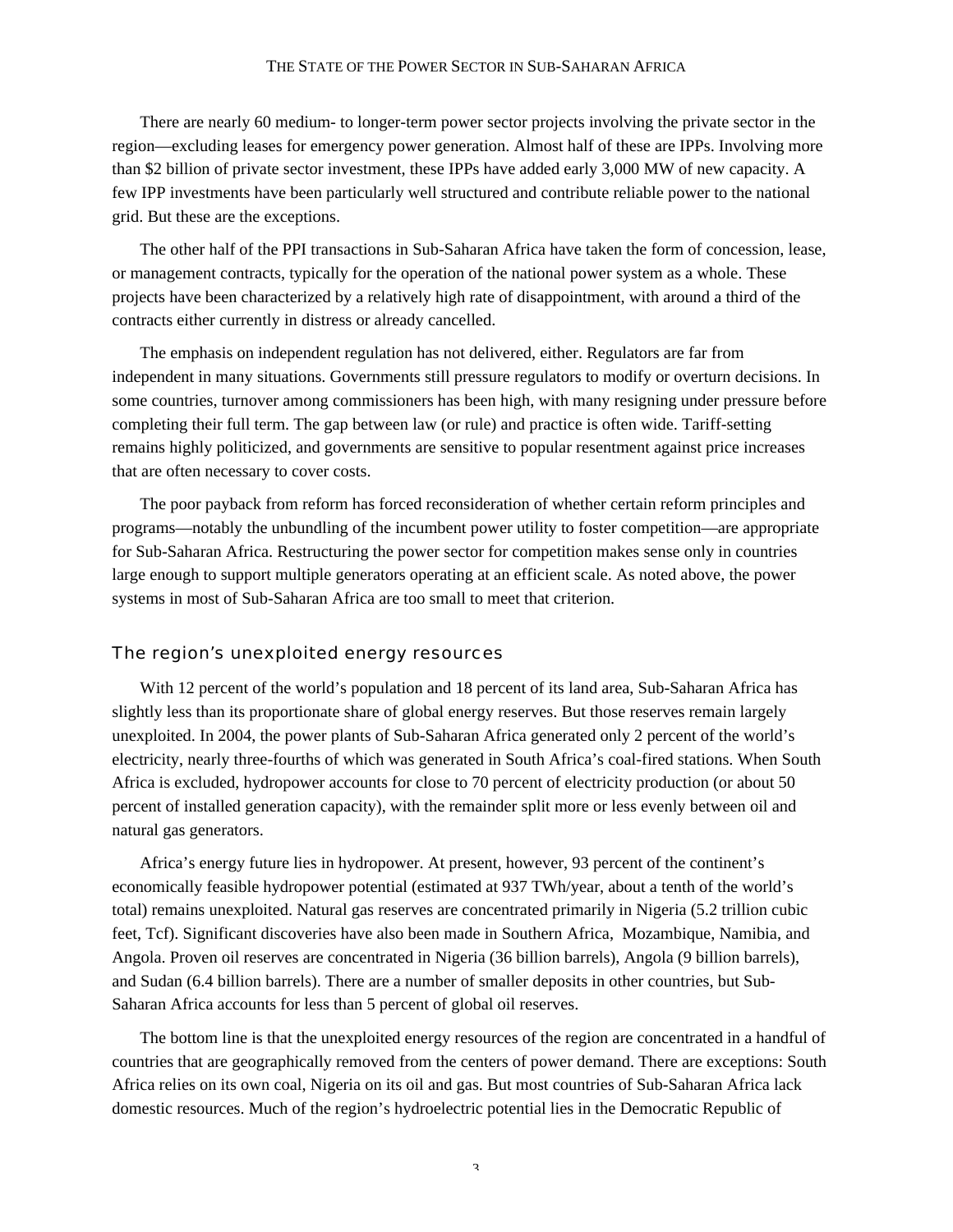Congo and Ethiopia, both of which are far from the main economic centers in southern, western, and northern Africa, and their economies are small relative to the multibillion dollar investments that would be needed to develop their hydropower potential.

Uneven distribution of resources and the distance separating hydropower points from economic centers have forced many countries in Sub-Saharan Africa to adopt technically inefficient forms of generation powered by expensive imported diesel or heavy fuel oil to serve small domestic power markets (figure A), even though, in many cases, the hydro and gas resources of neighboring countries could support much cheaper forms of generation.





*Source:* Africa Infrastructure Country Diagnostic (AICD Power Sector Database), 2008.

#### The high (and often hidden) costs of inefficient generation

The price of power in Sub-Saharan Africa is high by international standards. The average tariff in the region rose from \$0.07 per kWh in 2001 to \$0.13 per kWh in 2005, around twice that found in other parts of the developing world, and almost on par with the high-income countries. Tariff increases have been particularly large in countries reliant on diesel-based power-generation systems, where prices have risen from \$0.08 to \$0.17 per kWh on average in response to escalating oil prices. In spite of these increases, however, the average tariff in these countries, at \$0.17 per kWh, still falls significantly short of average operating costs, at \$0.27 per kWh (figure B).1

 $\frac{1}{1}$  $1$  Countries with small national power systems (of less than 200 MW installed capacity) face an operating cost penalty of as much as \$0.15 per kWh relative to countries with large national power systems (above 500 MW installed capacity). Landlocked countries and island states face a further cost penalty attributable to the high cost of transporting fossil fuels.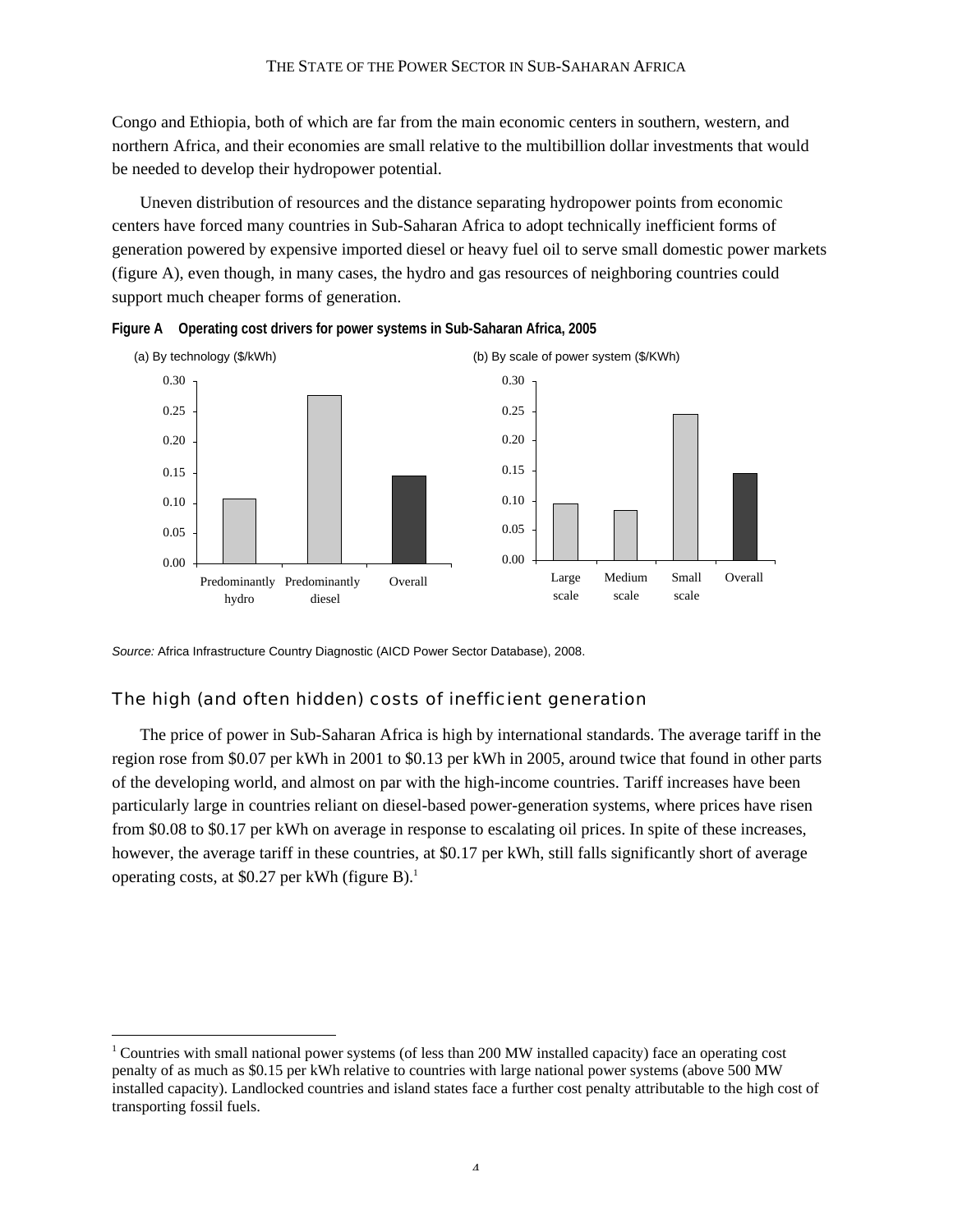

**Figure B Trends in electricity costs and revenues by type of power system, 2001–05**

*Source:* AICD Power Sector Database, 2008.

Nowhere in Sub-Saharan Africa do residential or commercial and industrial customers pay full costrecovery prices, a mixed legacy of subsidies based on concern for the poor and outdated industrial policy. Some countries have historically priced power at highly discounted rates of just a few cents per kWh to large-scale industrial and mining customers. Salient examples include the aluminum smelting industry in Cameroon and Ghana and the mining industry in Zambia.

But the substantial power-consumption subsidies provided by the region's utilities leave millions of African households in the dark. Across the bottom half of the income distribution, barely 10 percent of households have access to electricity, while three-quarters of households *with* electricity come from the top two quintiles of the income distribution. Further disparities are evident across geographic areas. Around 70 percent of households in urban areas have access to electricity, but barely 10 percent of rural households are connected to the grid (figure C).

Subsidies have missed their mark because of widespread use of increasing block tariffs that provide relatively large blocks of highly subsidized power to all consumers, regardless of income, and because so few poor households are connected to the grid. To the unconnected, cheap power is as inaccessible as costly power.

The concentration of household connections to the power grid among upper-income customers might lead one to believe that full cost-recovery pricing would be the way forward. But the complex reality hinges on a critical distinction between countries where the cost of power is very high and those where it is substantially lower.

In the high-cost countries, where today's full cost of power provision can easily amount to \$0.25 per kilowatt hour (kWh), moving to full cost-recovery tariffs would absorb more than 5 percent of household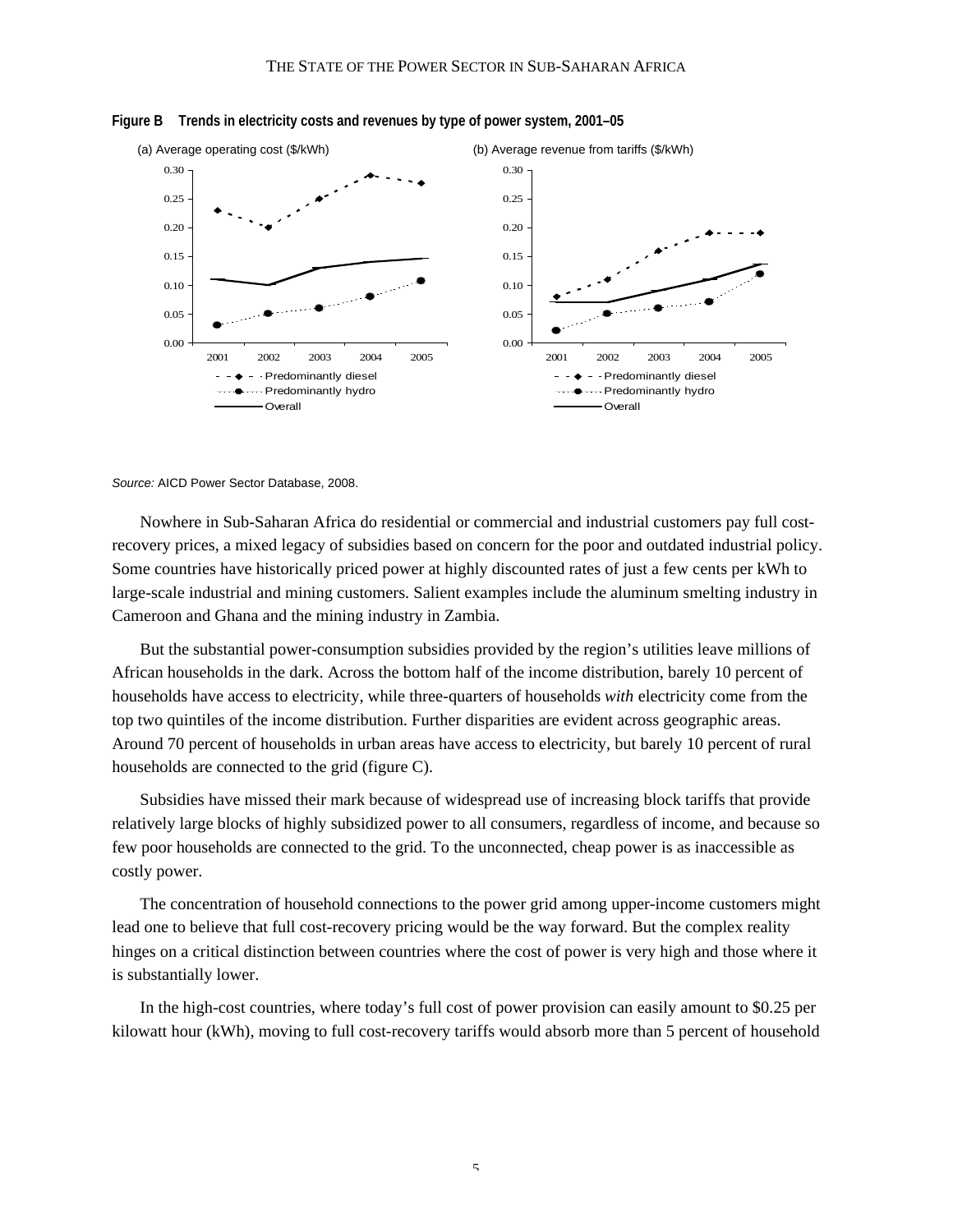budgets and would therefore present a major social and political problem.<sup>2</sup> It is clear that the first step is to bring costs down to provide the basis for ultimate cost recovery. This presents the challenge of finding the substantial bridge financing needed in the short run to bring down sector costs in the long run.



**Figure C Patterns of electricity service coverage in Sub-Saharan Africa**

*Source:* Banerjee and others, 2008; AICD Power Sector Database, 2008.

In the continent's larger countries, and in those that rely on hydropower and coal-based generation, costs are already within the \$0.12 per kWh benchmark cited above. As a result, these countries—with the exception of a handful of the poorest cases—have the opportunity to move quickly toward cost recovery, without facing major affordability problems.

The quickest way to recover costs is to reduce inefficiency. The inefficiencies of Sub-Saharan Africa utilities, combined with the widespread practice of charging below-cost prices for power, generate substantial hidden (or "quasi-fiscal") costs for the economy. These hidden costs, on average, amount to 1.8 percent of GDP in Sub-Saharan Africa and may be as large as 4 percent of GDP in some countries. Around half of these costs stem from the underpricing of services and nearly 30 percent from distribution losses, with the balance attributable to inefficiencies in billing and collection. These estimates suggest that the dividend from improving utility performance is in many cases very high.

Development finance institutions should consider how they can assist African regimes and utilities in reducing system losses and increasing collection rates—thus raising internal funds. That effort should be complemented by efforts to improve the supervisory and planning agencies responsible for the utility, as described in the next section. Combined, these measures would increase utilities' ability to attract external funding, public and private, domestic and international.

 $\frac{1}{2}$ <sup>2</sup> In the low-income countries of Sub-Saharan Africa, even households in the highest-income quintile have monthly budgets of only \$260 to support families typically comprising five people. Even a very modest consumption of 50 kWh per month<sup>2</sup> at a full cost-recovery price of \$0.25 per kWh (found in some countries of Sub-Saharan Africa) would mean an electricity bill of \$12 per month, representing close to 5 percent of the income of a relatively well-todo family living on \$260 per month. (Five percent is often considered to be the affordability threshold for electricity services.) A very substantial share of the population in most countries would be unable to afford cost-recovery tariffs. If costs could be reduced to \$0.12/kwh—in line with the region's average incremental cost of power—the resulting monthly bill of \$6 would be affordable for most of the population, except in the lowest-income countries.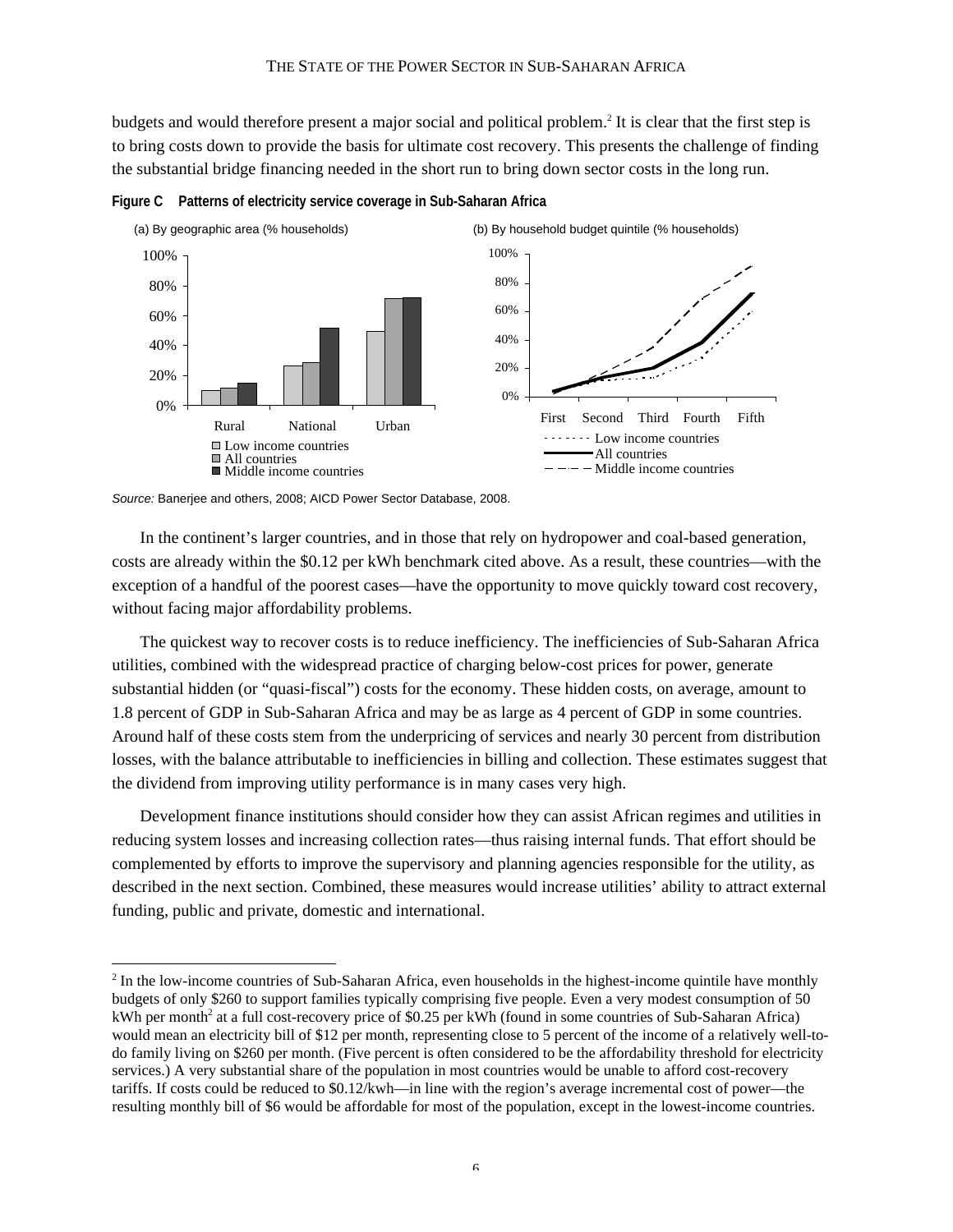Ending power subsidies for higher-income groups and for industries that do not need them to compete would free up additional fiscal resources. The new-found resources could be used to subsidize the expansion of power networks to serve lower-income rural and periurban communities, or for other poverty-alleviation programs.

#### Major investments needed, but from where?

The countries of Sub-Saharan Africa, on average, spend 2.7 percent of their GDP on the power sector; with a number of countries spending in excess of 4 percent. But high levels of spending have not ensured adequate financing for the sector. With revenues barely covering operating costs, utilities contribute little or nothing to capital costs, which historically have been almost entirely subsidized by the state or by donors.

But the contribution of official development assistance (ODA) to public investment in the power sector has averaged only \$700 million per year in the last decade, far below the level needed to keep pace with economic growth, let alone to expand popular access to electricity. Nor has the private sector fulfilled the promise expected of it, perhaps naively, in the 1990s. The overall value of private investment in the sector has averaged just \$300 million per year during the last decade, and flows have been highly volatile. Taking aid and private investment together, external capital flows to the power sector in Sub-Saharan Africa, amount to no more than 0.1 percent of the region's GDP.

In recent years, the China Ex-Im Bank has emerged as a major new financier of power infrastructure in Sub-Saharan Africa. Over the period 2001–06, Chinese financing commitments to the Sub-Saharan African power sector averaged \$1.7 billion per year—equivalent to around 0.2 percent of the region's GDP and more than official aid and other private investment combined. The major focus of Chinese support has been the development of six large hydropower projects with a combined generating capacity of over 7,000 MWs of electricity. Once completed, these projects should increase the region's installed hydropower capacity by 40 percent. An additional 2,500 MWs of thermal power are being financed by China. The India Ex-Im Bank has also financed some significant thermal generation projects in Nigeria and Sudan. If sustained such investment could conceivably close the financing gap, but such an outcome is by no means assured.

#### Trading up to larger markets

By creating large regional markets for electric power, greater cross-border trade could help stimulate needed investment in low-cost generation.

Four regional power pools already operate in Sub-Saharan Africa, but the quantities of electricity production traded between countries are still very small. Most of today's trade occurs within the Southern Africa Power Pool (SAPP). The main exporting countries generate electricity from hydropower (the Democratic Republic of Congo, Mozambique, Zambia), natural gas (Côte d'Ivoire and Nigeria), or coal (South Africa).

Despite limited progress, the potential benefits of increased trade are significant. For example, in the SAPP alone, the volume traded internationally could rise from the current 45 to 141 TWh per year with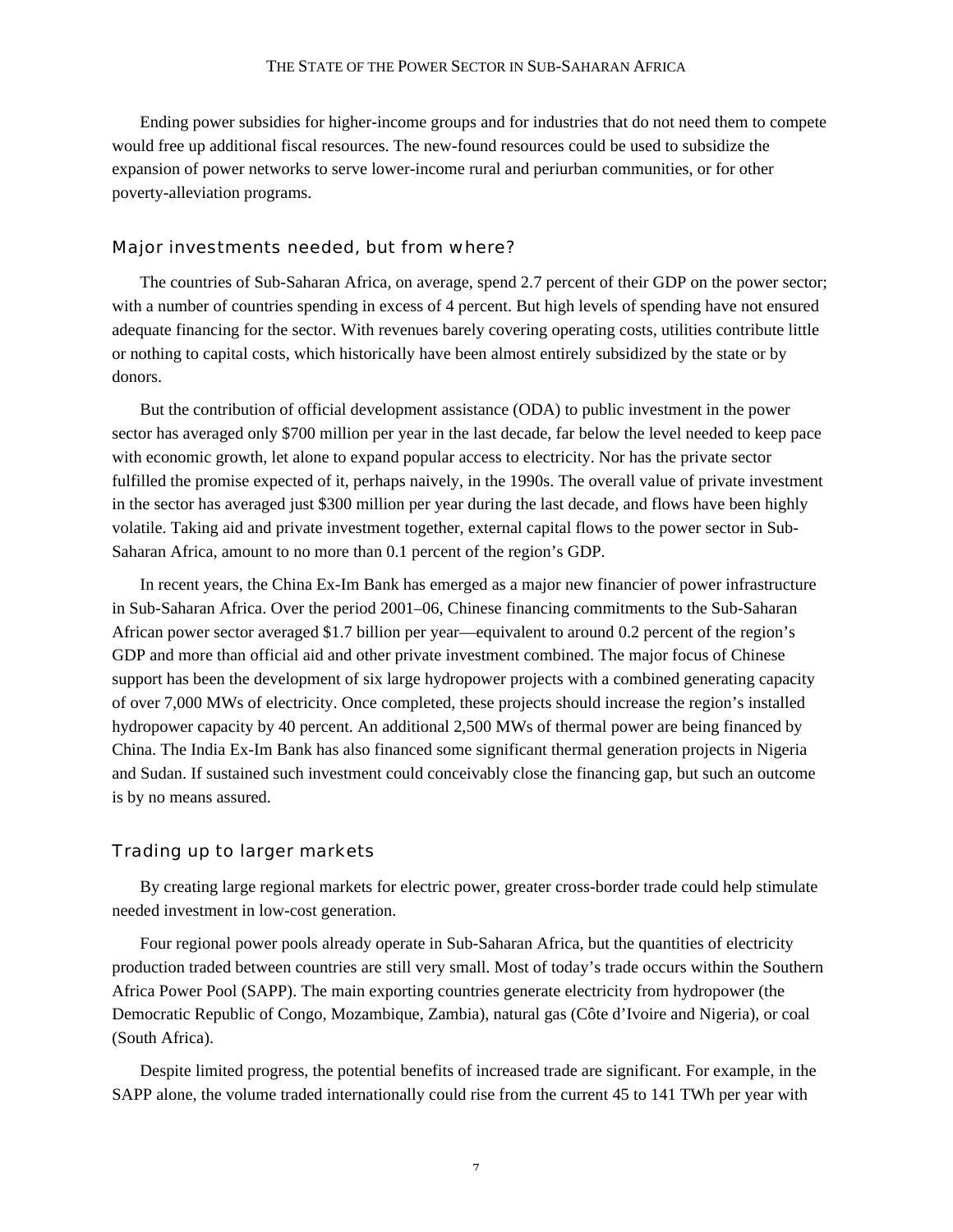#### THE STATE OF THE POWER SECTOR IN SUB-SAHARAN AFRICA

additional investments in the regional transmission lines needed to bring cheaper power to consumption centers. Although the overall savings in the annualized cost of the power sector under trade are relatively small, at less than 10 percent, the gains from cheaper power may be substantial for individual countries. Under trade, most countries would see reductions in the average cost of power of a few cents per kWh, representing savings of 20–60 percent. For a handful of countries, the gains would be as much as \$0.10 per kWh, representing a saving of more than 60 percent.

The main effect of increased cross-border trade in power would be to support the development of large-scale hydropower schemes that would not be viable at the national level. The additional hydropower would displace natural gas generation in Eastern Africa and coal generation in Southern Africa. A related consequence would be to increase the share of power coming from key export countries such as Ethiopia in East Africa and the Democratic Republic of Congo in Southern Africa.

Development finance institutions should consider accelerating investments in cross-border transmission links and large hydroelectric projects, which the private sector has found too risky because of their high capital costs, long payback periods, and multiple country risks related to the enforceability of power-purchase agreements.

#### Reform redux: smart regulation for hybrid markets

Africa's hybrid electricity markets pose new challenges in policy, regulation, planning, and procurement. Traditionally, planning and procurement of new power infrastructure were the province of the state-owned utility. With the advent of power sector reforms and the introduction of IPPs, those functions were often moved to the ministry of energy or electricity. A simultaneous transfer of skills did not always occur, however, resulting in plans that were not adequately informed by the complexities on the ground—namely the new hybrid market, composed of private and public actors.

Poor understanding of the hybrid market deprives policy makers of clear and transparent criteria for allocating new plants between the incumbent, state-owned utility and IPPs. New plants are rarely ordered on a timely basis, opening power gaps that prompt recourse to temporary power and discourage investors. When procurement is (finally) undertaken, the authorities may not take the trouble to conduct international competitive bidding. This is unfortunate, because a rigorous bidding process lends credibility and transparency to the procurement and results in more competitively priced power.

Hybrid power markets will not disappear from the African landscape anytime soon. To make the best of them, African governments and their development partners must strive to develop a robust institutional foundation for the single-buyer model, with clear criteria for power purchase (offtake) agreements and dispatches of power under those agreements. They must nurture their planning capabilities, establish clear policies and criteria for allocating new plant opportunities, and commit to competitive and timely bidding processes. Institutions built on the new hybrid models also should reduce discretion in regulatory decision-making through more explicit rules and procedures, or through regulatory contracts and the outsourcing of regulatory functions to advisory regulators and expert panels.

Development partners can help by providing advice on transparent contracting frameworks and processes, and by lending expertise to governments and utilities as they seek to reach financial closure with project sponsors and private investors.